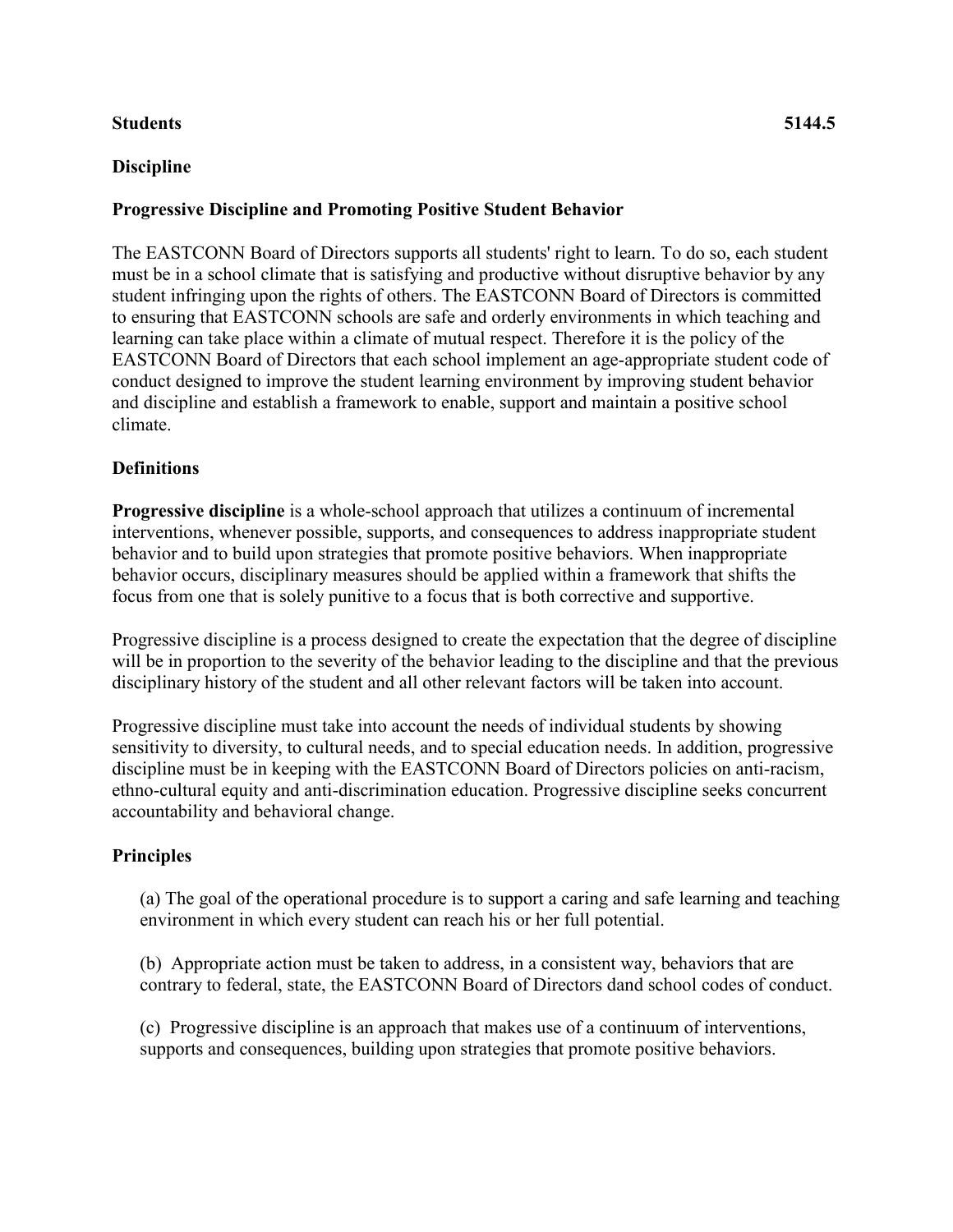(d) The range of interventions, supports and consequences used by schools must be clear and developmentally appropriate and must include learning opportunities for students to reinforce positive behaviors and help students make good choices.

(e) For a student with special education needs, consequences, interventions and supports must be consistent with the expectations in the student's Individual Education Plan (IEP).

(f) School administrators must consider all mitigating and other factors as required by federal and state statutes and as set out in policies and procedures pertaining to student conduct, student discipline and suspension and expulsion.

# **Practices**

Schools shall:

(a) develop and implement individual school-wide progressive discipline plans;

(b) develop a range of interventions, supports, and consequences including circumstances in which suspension or expulsion may be the required response;

(c) use the most appropriate method to respond to a student's behavior as outlined in this policy and the school's individual progressive discipline plan providing for progressively more serious consequences for repeated or more serious inappropriate behavior;

(d) use interventions, consequences, and supports for students with special education needs that shall be consistent with the expectations in the student's Individual Education Plan;

(e) develop a process for building on existing partnerships, or developing new partnerships, with community agencies and local police services that support students and their families;

(f) provide opportunities for on-going dialogue with parents related to student achievement and behavior;

(g) provide opportunities for students to improve the school climate by assuming leadership roles (e.g., peer mediation, mentorship);

(h) review the school's Code of Conduct to ensure that it is aligned with a progressive discipline approach;

(i) establish a supportive learning environment through appropriate interactions between all members of the school community;

(j) communicate policies and procedures on progressive discipline to all students, parents, staff members, school governance council members and community;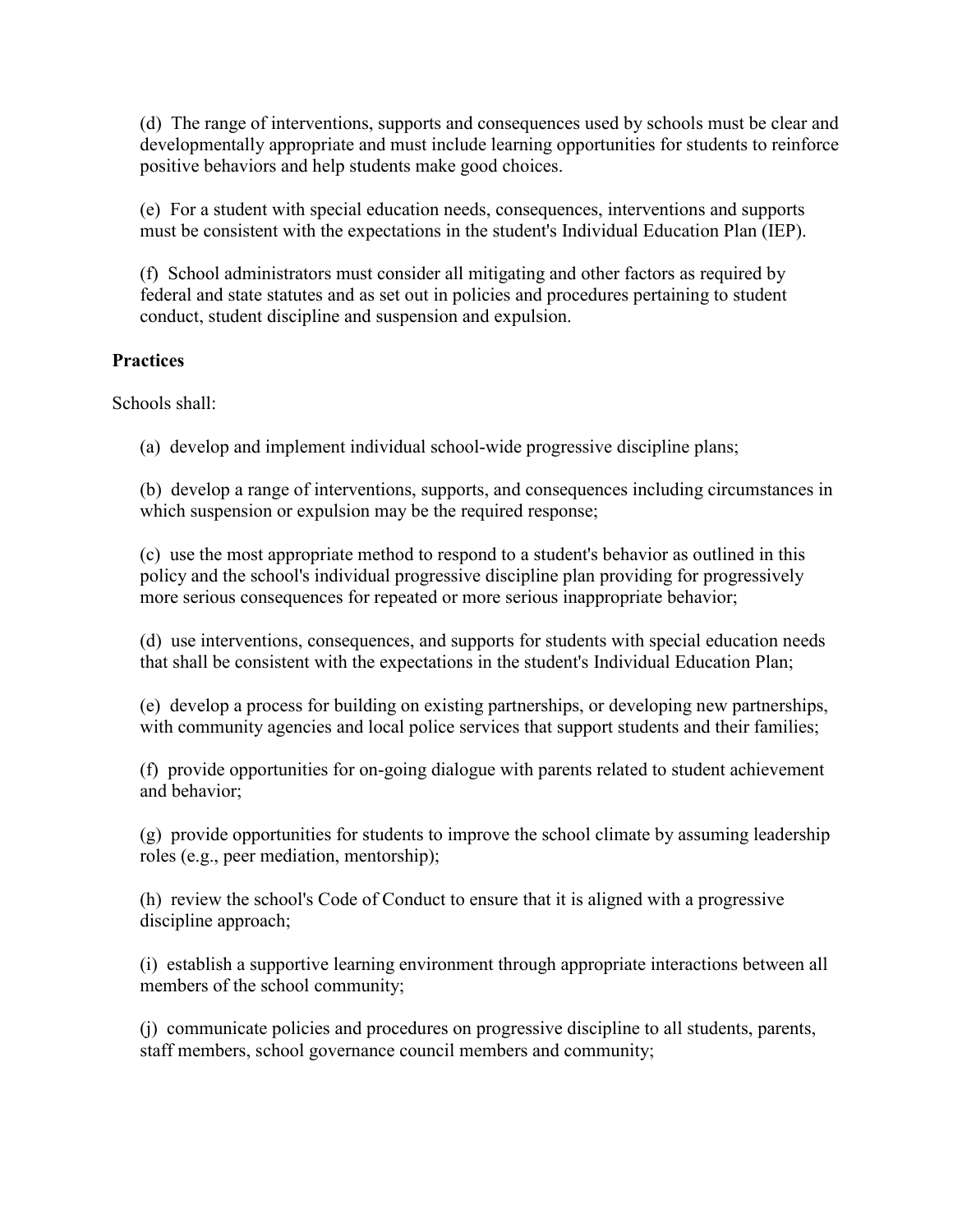(k) establish performance indicators for monitoring, reviewing, and evaluating the effectiveness of this and related operational procedures;

(l) apply interventions which may include:

- $\bullet$
- Attendance/performance/behavior contracts
- 
- 
- 
- 
- 
- 
- 
- 
- 
- 
- 
- 
- 
- 
- 
- 
- 
- 

(m) prior to suspending a student or recommending a student for expulsion, conduct an investigation and consider mitigating and other factors and document the process used;

(n) review annually through the Safe School Climate Committee the school plan for progressive discipline.

(cf. [5114](http://z2policy.cabe.org/cabe/DocViewer.jsp?docid=236&z2collection=core#JD_5114) - Suspension/Expulsion/Student Due Process)

(cf. [5131](http://z2policy.cabe.org/cabe/DocViewer.jsp?docid=267&z2collection=core#JD_5131) - Conduct)